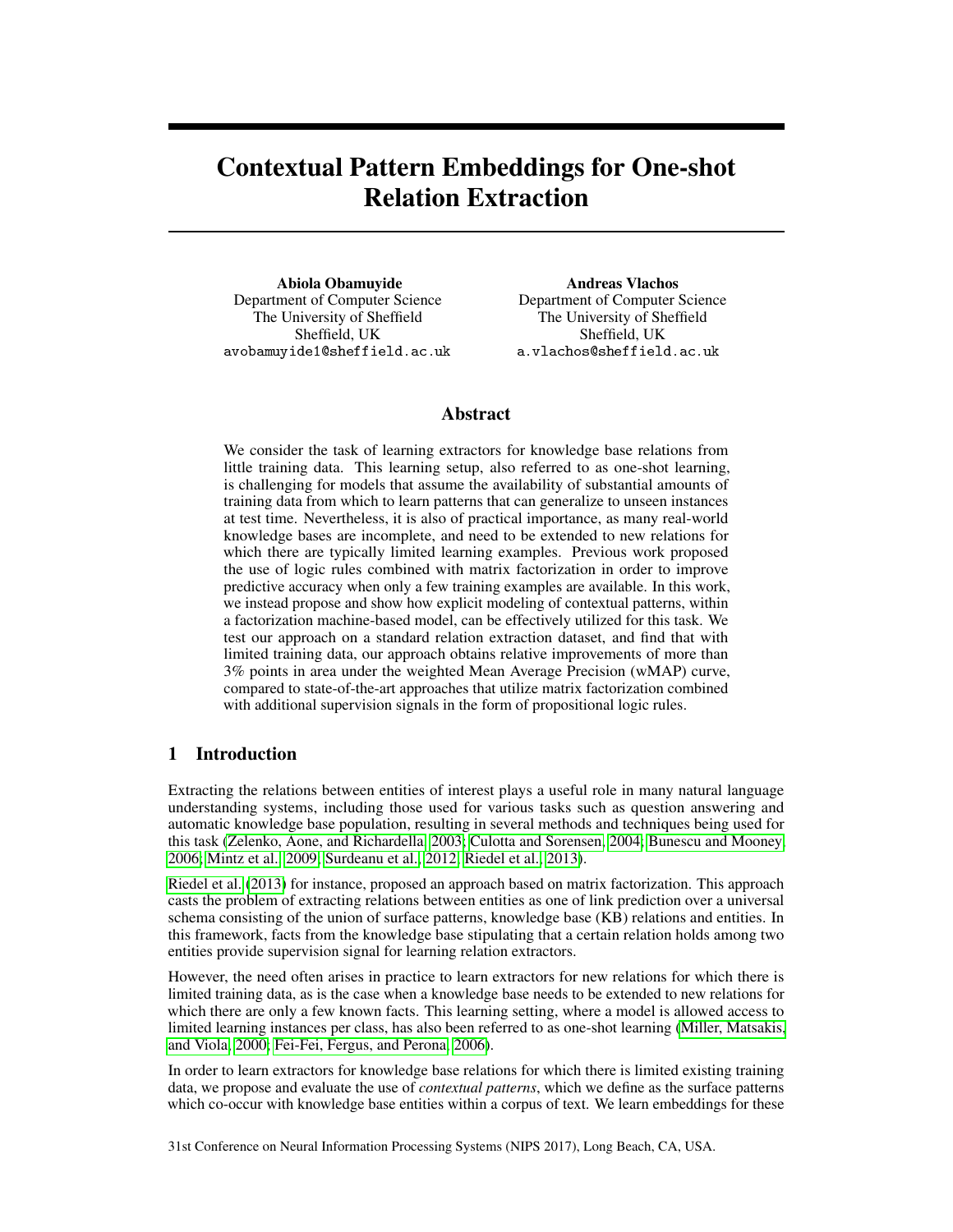patterns and knowledge base relations jointly within the framework of a Factorization Machine (FM) model.

Our contributions are twofold: (i) We demonstrate that by jointly modeling the correlations between knowledge base relations and contextual patterns in a single framework, we are able to exploit information which is readily available in the text and achieve superior accuracy, without making use of additional human supervision in the form of propositional rules, as is the case in current approaches (ii) We present evaluations showing that the proposed approach leads to improved area under the weighted Mean Average Precision (wMAP) curve, when compared to state-of-the-art approaches.

### 2 Background

#### 2.1 One-shot Learning

The notion of one-shot learning, which has also been explored in computer vision [\(Miller, Matsakis,](#page-6-5) [and Viola, 2000;](#page-6-5) [Fei-Fei, Fergus, and Perona, 2006\)](#page-6-6), is used to describe the learning setting where the model is required to generalize from one or few example instances per class. This is a realistic scenario when there are classes for which training data is limited, for instance when having to learn a classifier for a new type of object in computer vision or when a knowledge base needs to be extended to new relations for which limited learning examples are available. In contrast with the zero-shot learning [\(Larochelle, Erhan, and Bengio, 2008\)](#page-6-7) setting, where the model is not allowed any labeled examples, one-shot allows for one or few example labels per class. We consider the one-shot learning setting to be realistic, as limited supervision can often be easily obtained for new classes, for instance by asking the user to provide some examples for the new relation.

In a similar vein, bootstrapped learning approaches, for instance [Carlson et al.](#page-6-8) [\(2010\)](#page-6-8), learn extractors for different relations starting from a few initial seeds as training data. Learning then proceeds in several rounds, by progressively re-training extractors with the union of the previous training instances and the current model predictions on unlabeled data. However, such approaches are often troubled by the noise in the model predictions, a phenomenon referred to as semantic drift [\(Curran,](#page-6-9) [Murphy, and Scholz, 2007\)](#page-6-9).

#### 2.2 Factorization Machines (FM)

<span id="page-1-0"></span>[Rendle](#page-6-10) [\(2010\)](#page-6-10) proposed factorization machines in the context of recommender systems as a way to learn effective scoring functions with sparse inputs, in order to assess how likely is that a user-item combination occurs in reality. More concretely, a FM of order 2 models the scoring of a possibly sparse, real-valued input feature vector  $f \in \Re^d$  according to the following equation:

$$
s(f) = \sum_{m=1}^{d} b_m f_m + \sum_{m=1}^{d} \sum_{n=m+1}^{d} \langle \phi_m, \phi_n \rangle f_m f_n \tag{1}
$$

The first summand is a linear model, where each feature  $f_m$  is weighted by a corresponding feature weight  $b_m \in \mathbb{R}$ . The second summand captures the interaction between all possible feature pairs under a low-rank assumption. Each feature  $f_m$  has a corresponding embedding  $\phi_m \in \mathbb{R}^k$  with  $k \ll d$ , and the interaction between two features is captured via their dot product  $\langle \phi_m, \phi_n \rangle$  multiplied by the product of their values in the instance  $f_m f_n$ .

While FM models have been explored for relation extraction by [Petroni, Del Corro, and Gemulla](#page-6-11) [\(2015\)](#page-6-11) and [Weibl, Bouchard, and Riedel](#page-7-1) [\(2016\)](#page-7-1), their effectiveness was not investigated within the context of limited supervision data.

#### 2.3 Relation Extraction with Universal Schemas

Universal Schema [\(Riedel et al., 2013\)](#page-6-4) is an approach to relation extraction that jointly embeds surface patterns, knowledge base relations and entities in a common embedding space through matrix factorization. It sidesteps the problem of aligning relations to sentences from the training corpus, which can lead to semantic drift in distantly supervised relation extraction approaches. It achieves this by performing joint inference across surface patterns, knowledge base relations and entities.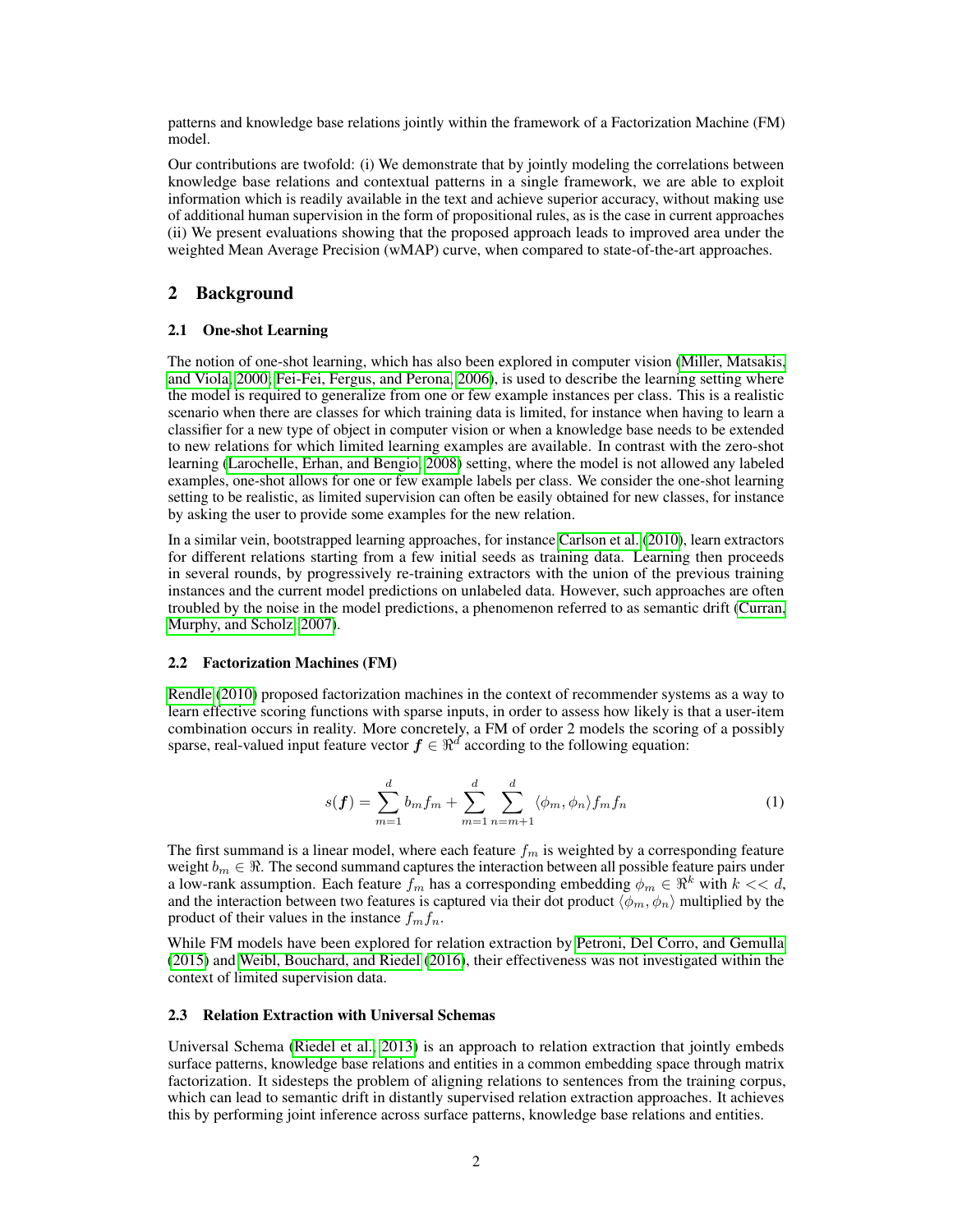[Rocktäschel, Singh, and Riedel](#page-6-12) [\(2015\)](#page-6-12) and [Demeester, Rocktäschel, and Riedel](#page-6-13) [\(2016\)](#page-6-13) inject prior knowledge in the form of logical rules to improve relation extraction learning for new relations with zero or few training labels. While their experiments were also carried out within the framework of universal schema-based relation extraction, they considered the use of propositional logic rules, which for instance, can be mined from external knowledge bases (which are often incomplete themselves), obtained from a domain expert or from ontologies such as WordNet [\(Miller, 1995\)](#page-6-14) (both of which may not be readily available, especially for a new domain). We instead investigate the use of information which is available from the text itself, and does not require consulting any additional external data sources to obtain.

<span id="page-2-0"></span>

Figure 1: Input observations as a matrix with contextual pattern information. Each row  $(f_1, f_2, f_3, ...)$ represents a (candidate) fact. The surface patterns have been simplified from their lexicalized dependency representations for readability.

## 3 Proposed Approach

Let  $\mathcal T$  and  $\mathcal R$  be the set of entity pairs and relations respectively, where  $\mathcal R$  is the union of KB relations and surface patterns S. We represent a fact as a triple  $(r, t, c<sup>t</sup>)$  consisting of a relation  $r \in \mathcal{R}$ , an entity pair  $t \in \mathcal{T}$  and a vector of counts of contextual patterns  $c^t \in \mathcal{S}$ . The contextual pattern  $c^t$ vector represents the counts of surface patterns that have been observed together with tuple  $t$  in a text corpus, normalized to sum to one. We generate f, a fact's feature vector, by concatenating vectors encoding each of  $r, t$  and  $c^t$ .

The contextual patterns can be thought of as indicators of the textual contexts in which  $t$  is likely to be found. By explicitly modeling the contextual patterns we are able to capture the correlations between them and the KB relations. The contextual patterns not only provide evidence of the surface patterns that are descriptive of the entity pair in the text corpus, but crucially, they allow the model to learn which combinations of surface patterns are indicative of certain knowledge base relations. This enables the model to draw on statistical evidence from surface patterns across a text corpus in order to derive more reliable estimates for the interaction factors of relations. This also gives us the benefit of making the most of surface relations, which are easily obtained but noisy, to learn with very few annotation labels for relations. We can thus exploit any abundant text resource (the web, for instance) to learn relation extractors with very few supervision labels from the KB for a new relation.

For instance, the first row in Figure [1](#page-2-0) represents that the tuple *Paris,France* was observed with the surface relation *"is a city in"* and that the same tuple was observed with two contextual patterns, *"is a city in"* and *"is a part of"*, hence each of them have a value of 0.5. Similarly, the sixth row represents that the same tuple *Paris,France* has the KB relation *is\_the\_capital\_of*. This allows the model to learn the interaction between the surface patterns *"is a city in"* and *"is a part of"* and the KB relation *is\_the\_capital\_of* more reliably. Furthermore, consider that we want to predict which is a more likely entity tuple between *London, United Kingdom* and *London, France* for the knowledge base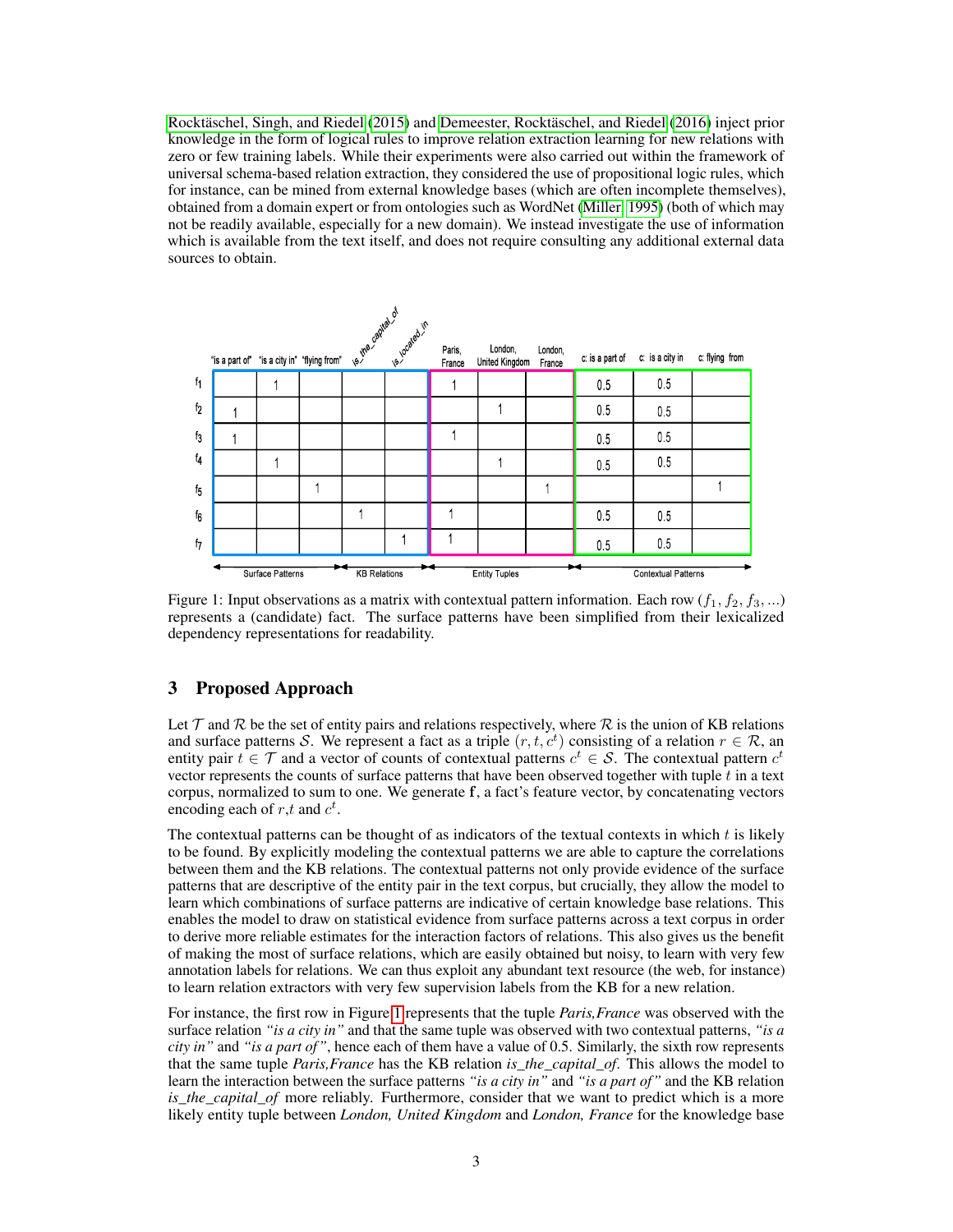relation *"is\_located\_in"*. Observe that the tuples *London, United Kingdom* and *Paris, France* have more contextual pattern overlap than the tuple *London, France*. The proposed approach would be aware of such correlations to give a higher score for the fact *(London,is\_located\_in,United Kingdom)* than *(London,is\_located\_in,France)*.

We next describe how we model the score of fact candidates with a factorization machine model. We encode the relation r and tuple t as one-hot feature vectors of dimensionality  $|\mathcal{R}|$  and  $|\mathcal{T}|$  respectively. The feature vector f is made up of the one-hot encoded KB relations/surface patterns, entity tuples and contextual patterns. However, most of the surface patterns in each contextual pattern have 0 value, hence f is very sparse. We exploit this in order to accelerate the computation of Equation [1](#page-1-0) for a candidate fact by ignoring the features with value of 0 and considering only the active ones A and their corresponding vector representations, which yields the following scoring function for a fact:

$$
s(\mathbf{f}) = \sum_{a \in A} b_a f_a + \sum_{a \in A, a' \in A \setminus a} \langle \phi_a, \phi_{a'} \rangle f_a f_{a'}
$$
 (2)

#### 3.1 Objective Formulation

Given a text corpus, we aim to extract relations between entities of interest, with limited training data from the knowledge base and learn a model that can differentiate between true and false facts, i.e. assign high scores to the former and lower scores to the latter using equation 2. However, only examples of observed true relations between entities (positive facts) are available at training time. In order for the model to effectively discriminate between positive and negative facts, it needs to have also seen examples of negative facts. One way to achieve this is to treat observed relations as true facts and all unobserved relations between entities as false facts. However since the facts we seek to extract are unobserved, this carries the risk that we treat plausible relations between entities as negative, which can consequently lead to inferior model performance. Following previous work [\(Riedel et](#page-6-4) [al., 2013;](#page-6-4) [Petroni, Del Corro, and Gemulla, 2015\)](#page-6-11), we make use of an alternative approach, which is to instead treat unobserved facts as unknowns, and left for the model to infer. This is achieved using a ranking-based objective, which optimizes to rank observed facts higher that unobserved ones. Concretely, we make use of the Bayesian Personalized Ranking (BPR) [\(Rendle et al., 2009\)](#page-6-15) objective, which optimizes to maximize difference between the score of observed and unobserved facts. Given a set of observed  $F^+$  and unobserved  $F^-$  facts, we estimate model parameters  $\Theta$  that satisfy the following objective:

$$
\underset{\Theta}{\arg\min} \quad -\sum_{\substack{\mathbf{f}^+ \in F^+\\ \mathbf{f}^- \in F^-}} \log\left(1 + e^{\delta(\mathbf{f}^+, \mathbf{f}^-)}\right) + \lambda \|\Theta\|^2 \tag{3}
$$

<span id="page-3-0"></span>where  $\delta(f^+, f^-) = s(f^+) - s(f^-)$  and  $\lambda$  is a regularization hyper parameter. The objective [\(3\)](#page-3-0) essentially maximizes the difference  $\delta(f^+, f^-)$  between the scores of observed and unobserved facts.

Note that the set  $F^-$  is unobserved and is generated automatically from  $F^+$  by random sampling. Specifically, in each iteration and for every positive fact  $f^+$  in the current batch, we fix the relation  $r$ and randomly select an entity pair  $t' \in E$ , such that the triple  $(r, t', c^{t'})$  has not been observed.

## 4 Training and Evaluation

For all experiments, we make use of a latent dimension size of 100,  $L_2$  regularization penalty of 0.01, and ran our model for 1000 epochs. Our system is implemented in Tensorflow [\(Abadi et al., 2015\)](#page-5-0), and uses Adam [\(Kingma and Ba, 2014\)](#page-6-16) for optimization, with a learning rate of  $1 \times 10^{-4}$  and batch size of 1024. We sample one unobserved fact at random per positive fact during training.

We make use of the same evaluation setup as [Riedel et al.](#page-6-4) [\(2013\)](#page-6-4), by retrieving for each relation the top 1000 entity tuples from each system, the top 100 of which is pooled and manually annotated. These provided a set of results that is used to compute precision measures for each system. We computed Mean Average Precision (MAP) and weighted Mean Average Precision (wMAP) for each run. While MAP computes the expectation of average precision scores across all the relations for each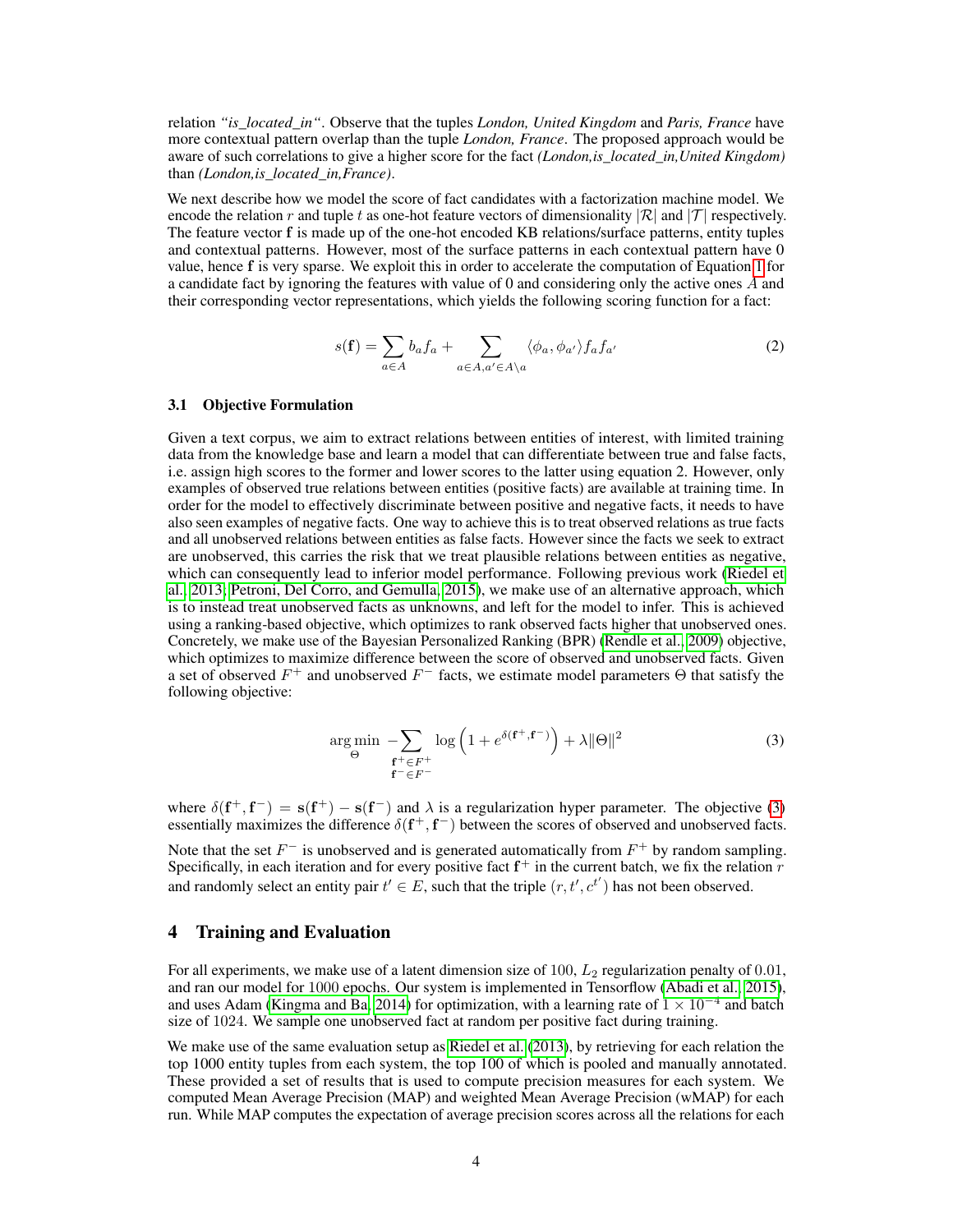<span id="page-4-0"></span>

Figure 2: (a) : One-shot comparison between two model variants : without contextual pattern embeddings (*FM*) and with contextual pattern embeddings (*FMC*). (b) : One-shot comparison of model *FMC* with previous work. Results obtained from [Demeester, Rocktäschel, and Riedel](#page-6-13) [\(2016\)](#page-6-13).

system, weighted MAP takes into account the number of true facts for each relation in computing this expectation.

## 5 Experiments and Results

For our experiments, we make use of the dataset of [Riedel et al.](#page-6-4) [\(2013\)](#page-6-4), which consists of data from the *New York Times (NYT)* corpus [\(Sandhaus, 2008\)](#page-6-17). The corpus has been preprocessed with a named entity recognizer and the entities have been linked, where possible, with their corresponding Freebase [\(Bollacker et al., 2008\)](#page-5-1) entities. The shortest dependency path between each pair of entities in a sentence has also been extracted as the surface pattern.

In the one-shot experiments, we perform evaluations with a fraction  $\tau \in [0, 0.5]$  of the training labels for each relation. We make use of the same dimensionality for the embeddings and the same preprocessing (named entity recognition and linking, syntactic parsing) as the approaches we compare with in order to ensure a fair comparison.

Figure [2a](#page-4-0) presents the results of one-shot experiments for the model that utilizes contextual pattern information (*FMC*), and a variant of it that does not (*FM*). The figure shows that the difference in performance between models *FMC* and *FM* is wider when less supervision data is available. These results demonstrate that the contextual pattern information in model *FMC* enhanced its performance when less supervision labels are available.

Figure [2b](#page-4-0) presents results of model (*FMC*) compared to state-of-the-art models from [Rocktäschel,](#page-6-12) [Singh, and Riedel](#page-6-12) [\(2015\)](#page-6-12) (*R15-Joint*) and [Demeester, Rocktäschel, and Riedel](#page-6-13) [\(2016\)](#page-6-13) (*D16-FSL*). Our approach does not make use of any rules as extra supervision data, and this affected its performance in the zero-shot setting. Nevertheless, it was still able to obtain better coverage, as measured by the wMAP AUC, despite not using any extra supervision. This is because it was able to utilize the contextual pattern representations to better model the relationship between entities, thus requiring less supervision.

In order to assess how well model *FMC* generalizes to the fully supervised setting, we also perform a diagnostic experiment making use of the full training set. Results of this experiment as shown in Table [1](#page-5-2) for several models from the literature (M09: [Mintz et al.](#page-6-2) [\(2009\)](#page-6-2), Y11: [Yao, Riedel, and](#page-7-2) [Mccallum](#page-7-2) [\(2011\)](#page-7-2), S12: [Surdeanu et al.](#page-6-3) [\(2012\)](#page-6-3), R13-\*: [Riedel et al.](#page-6-4) [2013\)](#page-6-4). We observe that model *FMC* compares favorably with other the models in this setting as well, demonstrating the usefulness of explicit modeling of contextual patterns in both the limited and full supervision settings.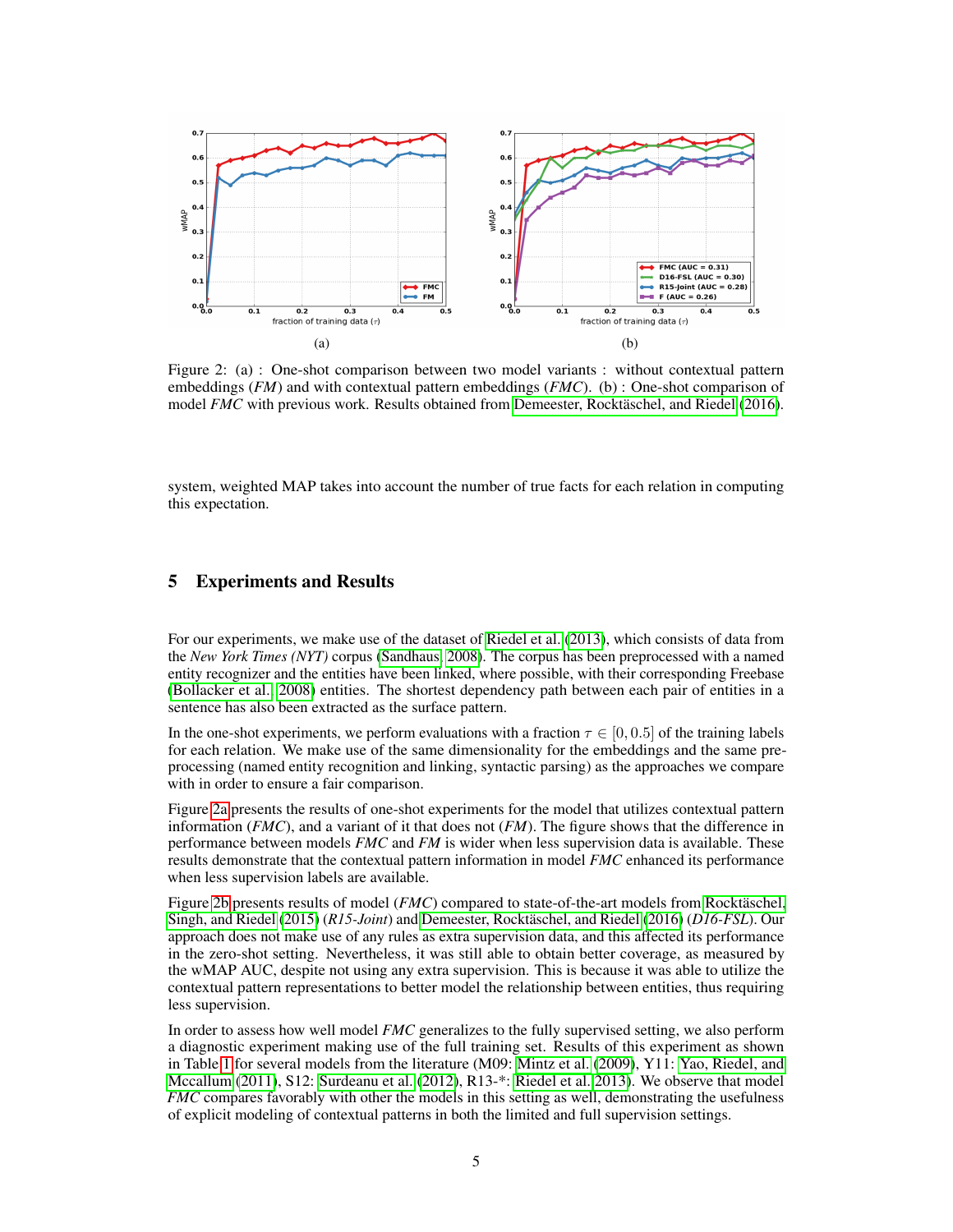<span id="page-5-2"></span>

| Relation                     | #              | M09  | Y11  | S <sub>12</sub> | $R13-N$ | $R13-F$ | $R13-NF$ | R <sub>13</sub> -NFE | <b>FMC</b> |
|------------------------------|----------------|------|------|-----------------|---------|---------|----------|----------------------|------------|
| person/company               | 104            | 0.67 | 0.63 | 0.69            | 0.72    | 0.75    | 0.75     | 0.78                 | 0.80       |
| location/containedby         | 75             | 0.48 | 0.51 | 0.53            | 0.42    | 0.68    | 0.66     | 0.68                 | 0.68       |
| person/nationality           | 30             | 0.13 | 0.38 | 0.12            | 0.13    | 0.18    | 0.18     | 0.20                 | 0.20       |
| author/works written         | 29             | 0.50 | 0.51 | 0.52            | 0.45    | 0.61    | 0.63     | 0.69                 | 0.67       |
| parent/child                 | 19             | 0.14 | 0.25 | 0.62            | 0.46    | 0.76    | 0.78     | 0.76                 | 0.79       |
| person/place_of_death        | 19             | 0.79 | 0.79 | 0.86            | 0.89    | 0.83    | 0.85     | 0.86                 | 0.83       |
| person/place of birth        | 18             | 0.78 | 0.75 | 0.82            | 0.50    | 0.83    | 0.81     | 0.89                 | 0.81       |
| neighborhood/neighborhood_of | 12             | 0.00 | 0.00 | 0.08            | 0.43    | 0.65    | 0.66     | 0.72                 | 0.62       |
| person/parents               | 7              | 0.24 | 0.27 | 0.58            | 0.56    | 0.53    | 0.58     | 0.39                 | 0.56       |
| company/founders             | 4              | 0.25 | 0.25 | 0.53            | 0.24    | 0.77    | 0.80     | 0.68                 | 0.67       |
| film/directed_by             | 4              | 0.06 | 0.15 | 0.25            | 0.09    | 0.26    | 0.26     | 0.30                 | 0.07       |
| sports team/league           | 4              | 0.00 | 0.43 | 0.18            | 0.21    | 0.59    | 0.70     | 0.63                 | 0.48       |
| team/arena stadium           | 3              | 0.00 | 0.06 | 0.06            | 0.03    | 0.08    | 0.09     | 0.08                 | 0.09       |
| team owner/teams owned       | 2              | 0.00 | 0.50 | 0.70            | 0.55    | 0.38    | 0.61     | 0.75                 | 0.63       |
| roadcast/area served         | $\overline{2}$ | 1.00 | 0.50 | 1.00            | 0.58    | 0.58    | 0.83     | 1.00                 | 0.58       |
| structure/architect          | $\overline{2}$ | 0.00 | 0.00 | 1.00            | 0.27    | 1.00    | 1.00     | 1.00                 | 1.00       |
| composer/compositions        | 2              | 0.00 | 0.00 | 0.00            | 0.50    | 0.67    | 0.83     | 0.12                 | 0.83       |
| person/religion              |                | 0.00 | 1.00 | 1.00            | 0.50    | 1.00    | 1.00     | 1.00                 | 1.00       |
| film/produced_by             | 1              | 1.00 | 1.00 | 1.00            | 1.00    | 0.50    | 0.50     | 0.33                 | 1.00       |
| <b>MAP</b>                   |                | 0.32 | 0.42 | 0.55            | 0.45    | 0.61    | 0.66     | 0.63                 | 0.65       |
| Weighted MAP                 |                | 0.48 | 0.51 | 0.56            | 0.52    | 0.66    | 0.66     | 0.68                 | 0.68       |

Table 1: Results using the full training dataset. The # column is the number of true facts in the test pool. Winners are in bold, tied winners in italics.

## 6 Conclusion

We considered the task of learning to extract relations with few annotated labels. We proposed a model that utilized contextual patterns, which is readily available within the text itself. We showed that our approach improved in extraction accuracy compared to previous approaches. While we have represented each surface pattern within a contextual pattern with a single low-rank representation, a future direction for our work is investigating the use of compositional representations for the surface patterns, which have been shown to lead to better modeling of knowledge base relations [\(Toutanova](#page-7-3) [et al., 2015;](#page-7-3) [Verga et al., 2016\)](#page-7-4). To encourage further work in this area, we make our code and data publicly available<sup>[1](#page-5-3)</sup>.

#### Acknowledgments

We are grateful to the reviewers for their comments and suggestions for future work. We are also grateful to Sebastian Riedel and members of the University College London's Machine Reading Group for helpful discussions. This work is supported by the European Union's H2020 research and innovation project SUMMA under grant agreement No 688139, and by NVIDIA through a hardware grant.

#### References

- <span id="page-5-0"></span>Abadi, M.; Agarwal, A.; Barham, P.; Brevdo, E.; Chen, Z.; Citro, C.; Corrado, G. S.; Davis, A.; Dean, J.; Devin, M.; Ghemawat, S.; Goodfellow, I.; Harp, A.; Irving, G.; Isard, M.; Jia, Y.; Jozefowicz, R.; Kaiser, L.; Kudlur, M.; Levenberg, J.; Mané, D.; Monga, R.; Moore, S.; Murray, D.; Olah, C.; Schuster, M.; Shlens, J.; Steiner, B.; Sutskever, I.; Talwar, K.; Tucker, P.; Vanhoucke, V.; Vasudevan, V.; Viégas, F.; Vinyals, O.; Warden, P.; Wattenberg, M.; Wicke, M.; Yu, Y.; and Zheng, X. 2015. TensorFlow: Large-scale machine learning on heterogeneous systems. Software available from tensorflow.org.
- <span id="page-5-1"></span>Bollacker, K.; Evans, C.; Paritosh, P.; Sturge, T.; and Taylor, J. 2008. Freebase: a collaboratively created graph database for structuring human knowledge. *SIGMOD 08 Proceedings of the 2008 ACM SIGMOD international conference on Management of data* 1247–1250.

<span id="page-5-3"></span><sup>&</sup>lt;sup>1</sup>Code and data will be available after review at https://github.com/sheffieldnlp/contextual\_pattern\_embeddings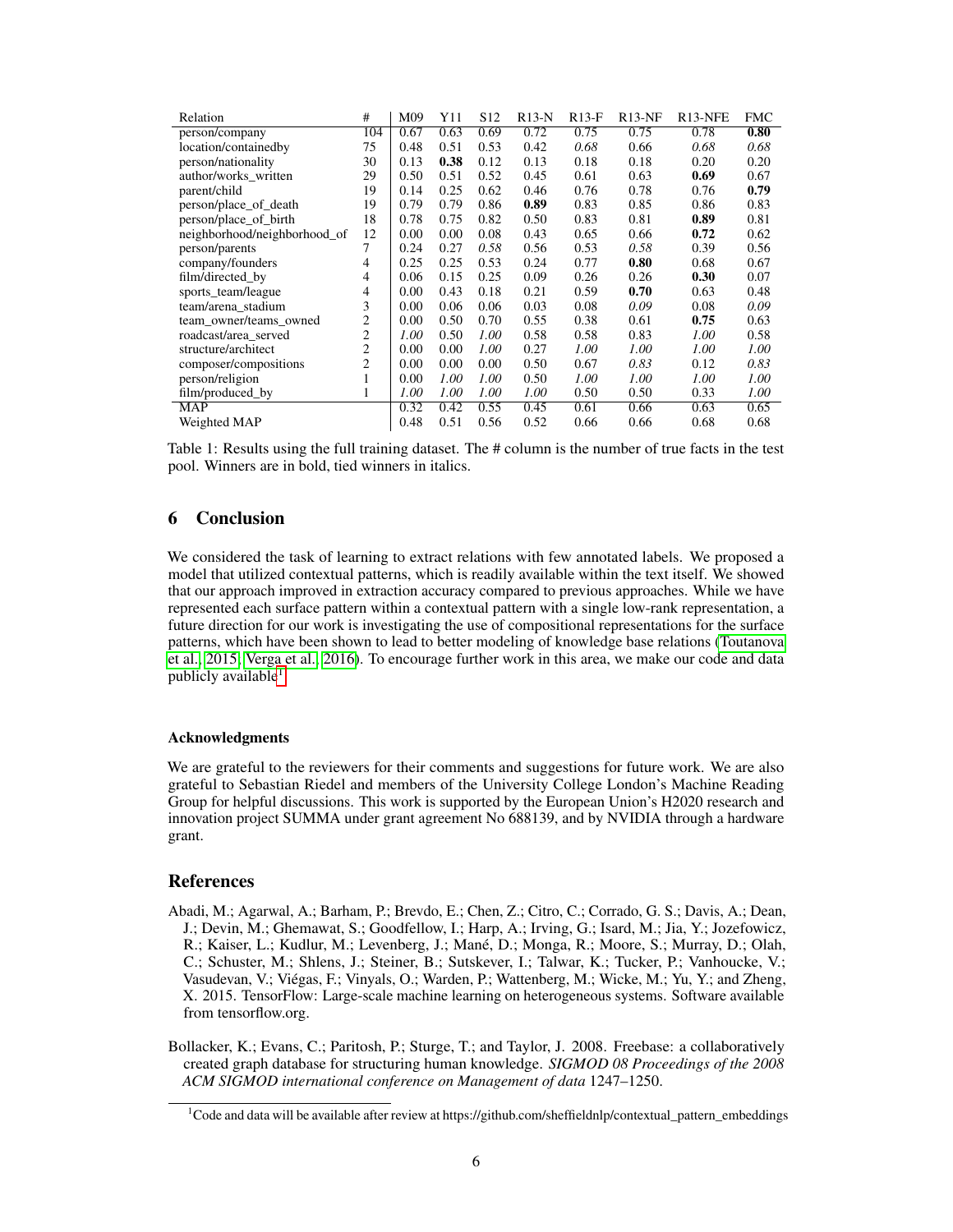- <span id="page-6-1"></span>Bunescu, R. C., and Mooney, R. J. 2006. Subsequence kernels for relation extraction. *Advances in Neural Information Processing Systems* 18:171.
- <span id="page-6-8"></span>Carlson, A.; Betteridge, J.; Wang, R. C.; Hruschka Jr, E. R.; and Mitchell, T. M. 2010. Coupled semi-supervised learning for information extraction. In *Proceedings of the third ACM international conference on Web search and data mining*, 101–110. ACM.
- <span id="page-6-0"></span>Culotta, A., and Sorensen, J. 2004. Dependency tree kernels for relation extraction. In *Proceedings of the 42nd annual meeting on association for computational linguistics*, 423. Association for Computational Linguistics.
- <span id="page-6-9"></span>Curran, J. R.; Murphy, T.; and Scholz, B. 2007. Minimising semantic drift with mutual exclusion bootstrapping. In *In Proceedings of the 10th Conference of the Pacific Association for Computational Linguistics*.
- <span id="page-6-13"></span>Demeester, T.; Rocktäschel, T.; and Riedel, S. 2016. Lifted Rule Injection for Relation Embeddings. *Proceedings of the 2016 Conference on Empirical Methods in Natural Language Processing (EMNLP-16)* 1389–1399.
- <span id="page-6-6"></span>Fei-Fei, L.; Fergus, R.; and Perona, P. 2006. One-shot learning of object categories. *IEEE Transactions on Pattern Analysis and Machine Intelligence* 28(4):594–611.
- <span id="page-6-16"></span>Kingma, D., and Ba, J. 2014. Adam: A method for stochastic optimization. *arXiv preprint arXiv:1412.6980*.
- <span id="page-6-7"></span>Larochelle, H.; Erhan, D.; and Bengio, Y. 2008. Zero-data learning of new tasks. In *AAAI*, volume 1, 3.
- <span id="page-6-5"></span>Miller, E.; Matsakis, N.; and Viola, P. 2000. Learning from one example through shared densities on transforms. *Proceedings IEEE Conference on Computer Vision and Pattern Recognition.* 1.
- <span id="page-6-14"></span>Miller, G. A. 1995. Wordnet: A lexical database for english. *Communications of the ACM* 38(11):39– 41.
- <span id="page-6-2"></span>Mintz, M.; Bills, S.; Snow, R.; and Jurafsky, D. 2009. Distant supervision for relation extraction without labeled data. *Proceedings of the 47th Annual Meeting of the ACL and the 4th IJCNLP of the AFNLP* 1003–1011.
- <span id="page-6-11"></span>Petroni, F.; Del Corro, L.; and Gemulla, R. 2015. CORE: Context-Aware Open Relation Extraction with Factorization Machines. *Proceedings of the 2015 Conference on Empirical Methods in Natural Language Processing* 1763–1773.
- <span id="page-6-15"></span>Rendle, S.; Freudenthaler, C.; Gantner, Z.; and Schmidt-Thieme, L. 2009. BPR: Bayesian Personalized Ranking from Implicit Feedback. *Proceedings of the Twenty-Fifth Conference on Uncertainty in Artificial Intelligence* 452–461.
- <span id="page-6-10"></span>Rendle, S. 2010. Factorization machines. *Proceedings - IEEE International Conference on Data Mining, ICDM* 995–1000.
- <span id="page-6-4"></span>Riedel, S.; Yao, L.; Marlin, B. M.; and McCallum, A. 2013. Relation extraction with matrix factorization and universal schemas. In *Joint Human Language Technology Conference/Annual Meeting of the North American Chapter of the Association for Computational Linguistics (HLT-NAACL '13)*.
- <span id="page-6-12"></span>Rocktäschel, T.; Singh, S.; and Riedel, S. 2015. Injecting Logical Background Knowledge into Embeddings for Relation Extraction. *North American Association for Computational Linguistics* 1119–1129.
- <span id="page-6-17"></span>Sandhaus, E. 2008. The New York Times Annotated Corpus LDC2008T19. DVD. Linguistic Data Consortium, Philadelphia.
- <span id="page-6-3"></span>Surdeanu, M.; Tibshirani, J.; Nallapati, R.; and Manning, C. D. 2012. Multi-instance Multi-label Learning for Relation Extraction. *Proceedings of the 2012 Joint Conference on Empirical Methods in Natural Language Processing and Computational Natural Language Learning, EMNLP '12* 455–465.